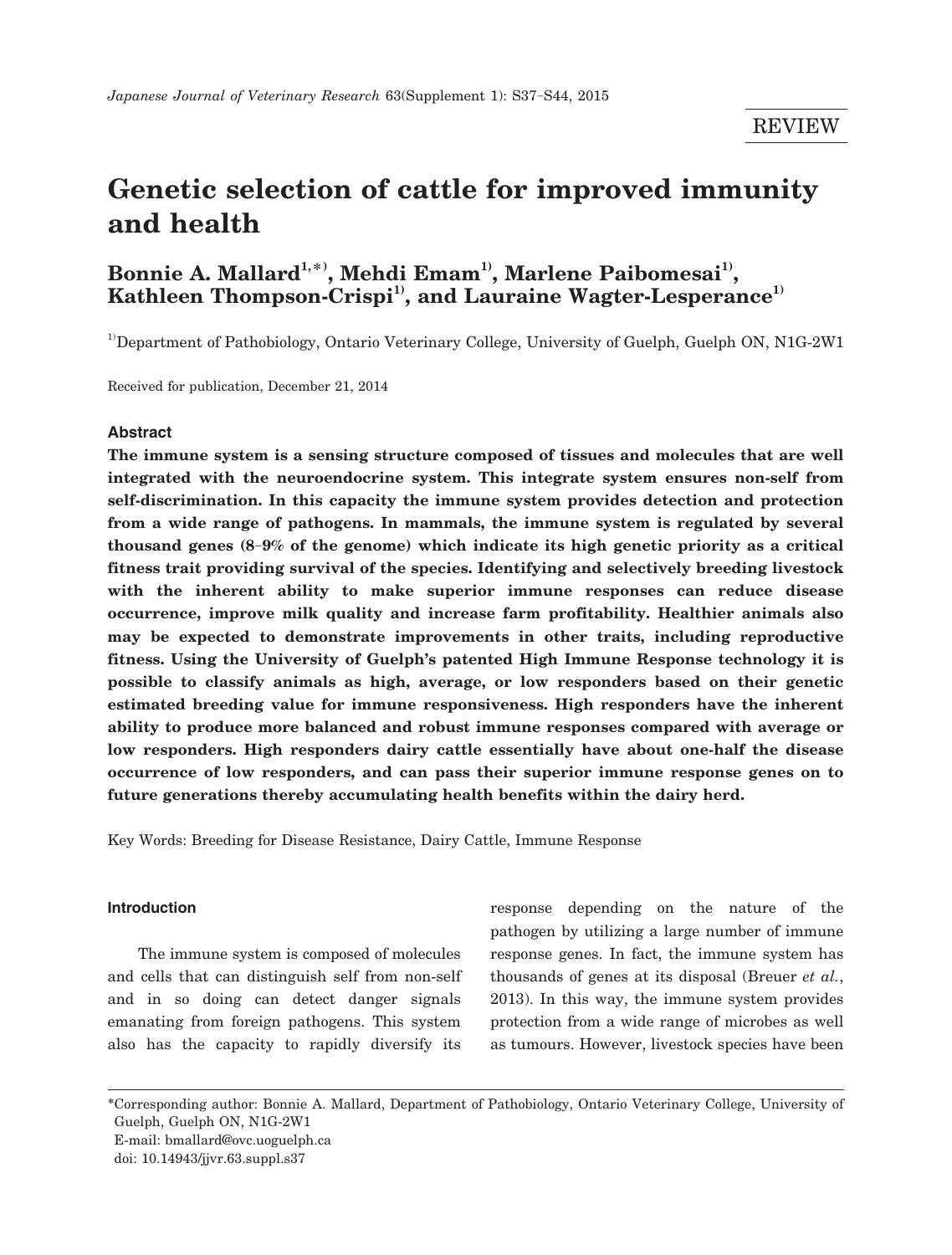largely selected for production traits, while until recently, paying little attention to health traits, including immune response. Recent studies have demonstrated that it is possible to identifying and selectively breeding livestock with an inherent ability to make superior immune responses that can reduce disease occurrence, improve milk quality and increase farm profitability (Thompson-Crispi *et al.*, 2014b). Healthier animals also may be expected to demonstrate improvements in other traits, including reproductive fitness and growth (Mallard and Wilkie, 2007; Thompson-Crispi *et al.*, 2012b; Hine *et al.*, 2014, Aleri *et al.*, 2015). In our research, using the University of Guelph's patented High Immune Response (HIR) technology it is possible to classify animals as high, average, or low responders based on their genetic estimated breeding value (EBV) for antibody and cell-mediated immune responses. High responders have the inherent ability to produce more balanced and robust immune responses compared with average or low responders. High responder dairy cattle essentially have about one-half the disease occurrence of low responders, and can pass their superior immune response genes on to future generations thereby accumulating health benefits within the dairy herd (Thompson-Crispi *et al.*, 2012b, 2014b). The Semex Alliance, Canada's largest dairy genetics company obtained an exclusive license from the University of Guelph to utilize the HIR procedure to identify sires with the high immune response classification. These sires are designated as *Immunity*+, marking their enhanced capacity to make protective immune responses. The immune response traits used in establishing HIR EBVs are moderately highly heritable having heritability estimates of approximately 0.25 to 0.35, which is in the same range as those for milk production traits, and well above those for most reproductive traits (Thompson-Crispi *et al.*, 2012a). To date, more than 1,000 Holstein sires and dams have been immune response phenotyped with many beneficial associations noted with health, production and reproduction parameters. In fact, several beneficial associations occur between immune response and reproductive traits such as calving ease and number of services to conception (Mallard *et al.*, 2014). Recent studies by our group have also evaluated genomic profiles of high and low immune responders using the *Illumina Bovine SNP50 BeadChip*. In these genome-wide association studies (GWAS) antibody-mediated immune responses, as well as cell-mediated immune responses, the two key components of the adaptive immune system, are associated with unique genomic profiles (Thomspon-Crispi *et al.*, 2014a). The significant genomic variation associated with these immune response traits is the first step toward a genomics test, to complement the currently available phenotypic test for immune response as an approach to improve inherent animal health.

#### **Breeding for Livestock Health**

 The cost of disease to the agriculture industry is substantial and antibiotics treatment needs to be used judiciously in the livestock sector to help reduce the emergence of antibiotic-resistant pathogens. Therefore, alternate methodologies to manage animal health are needed. Genetic approaches to enhanced health are one way to meet this breeding objective. Hence, our laboratory has been motivated to develop genetic and genomic, as well as epigenetic methods to improve livestock health that capitalize on the animal's own inherent ability to make appropriate immune responses. Genetic approaches often also work well in combination with other preventive approaches, including vaccination, and may in fact enhance other traits, such as reproduction, feed efficiency and growth (Wilkie and Mallard, 1999; Wagter *et al.*, 2003; Mallard and Wilkie, 2007; Mallard *et al.*, 2014; Aleri *et al.*, 2015). Early studies in pigs noted that high responder pigs consistently reached market weight of 100 kg ten to twelve days before low responders (Mallard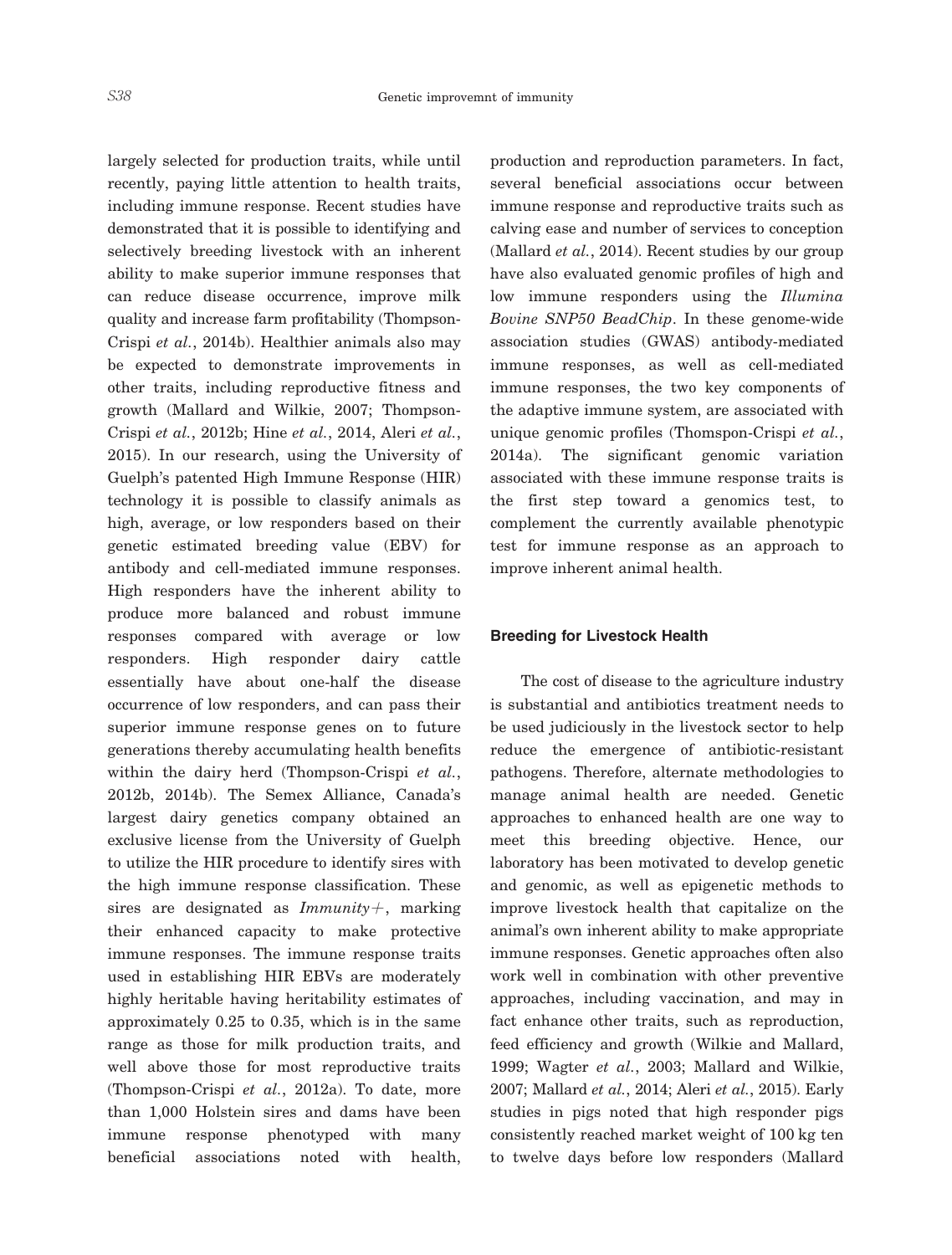and Wilkie 2007). Recent studies of Australian Holstein heifer calves showed that high antibody responders had greater average daily weight gains than low responders (Aleri *et al.*, 2015).

 The immune system's ability to detect danger signals associated with pathogens initiates a protective cascade against infectious disease. Indeed, the immune system is unique in its ability to adapt the protective responses to match the nature of the pathogen and to modulate that response in reaction to rapidly shifting pathogens. These defense strategies are conveyed via complex genetically regulated mechanisms. It is estimated that 2,000 to 3,000 genes control host defense, providing mammals with a large repertoire of immune responses to combat foreign organisms (Breuer *et al.*, 2013). Some of these genes, such as those within the Major Histocompatibility Complex (MHC), are the most highly polymorphic in the entire mammalian genome enabling the immune system to detect a universal array of foreign epitopes. Although the genes within the MHC system perform a crucial role in recognizing and initiating adaptive immune responses, there are hundreds of non-MHC genes that also contribute to protective immune responses, adding a complex layer to genetic selection for disease resistance. Nevertheless, by taking advantage of well-established quantitative genetic methods, such as those used for decades to improve animal production traits, it is possible to identify and select animals with superior immunity (Mallard *et al.*, 1992; Wagter *et al.*, 2000; Thompson-Crispi *et al.*, 2014b). This approach formed the genetic foundation of the HIR technology. Importantly, the heritability of various immune response traits is sufficiently high to allow for improvement using genetic selection (Abdel-Azim *et al.*, 2005; Thompson-Crispi *et al.*, 2012a). In dairy cattle, utilizing this approach resulted in reduced mastitis in high immune responders, as well as improved response to vaccination and colostrum quality (Wagter *et al.*, 2000; Thompson-Crispi *et al.*, 2012b; Thompson-Crispi *et al.*, 2013). Both *E. coli* and *S. aureus* mastitis incidence, as well as other causative bacteria were lower in high responders. Likewise, daughters of HIR *Immunity*+ sires have lower disease and higher productive indices than daughters of non-Immunity+ sires. For example, recent Semex sire proof data showed Immunity+ sires had a production index score of 186 points greater than non-Immunity+ bulls. They also demonstrated net merit scores that were \$165 greater than non-Immunity+ (Mallard *et al.*, 2014).

## **The Impact of High Immune Response on Milk Production and Colostrum Quality**

 The term "high immune response" as denoted in the HIR technology means elevated and efficacious immunity. Numerous studies over two decades of research have shown that breeding for enhanced disease resistance based on breeding values of immune response improves livestock health while not negatively impacting production traits (Mallard *et al.*, 1992; Wagter *et al.*, 2003; Thompson-Crispi *et al.*, 2014b). In fact, in dairy cattle this approach appears to improve overall herd life, as well as certain reproductive traits, including first service to conception and non-return rate (Thompson-Crispi *et al.*, 2012a; Mallard *et al.*, 2014).

 Of considerable importance to neonatal health and well-being is the enhanced quality of colostrum coming from high responder dams. Initial experiments showed that colostrum from high antibody responders contained more specific antibodies to test antigen compared with average and low responders (Wagter *et al.*, 2000). This finding has recently been verified in experiments that demonstrated a positive and significant correlation between serum antibody and antibody in colostrum or milk up to 280 days of lactation. Additionally, positive and significant correlations were seen between antibody in the dam's colostrum and antibody in their calves 2 days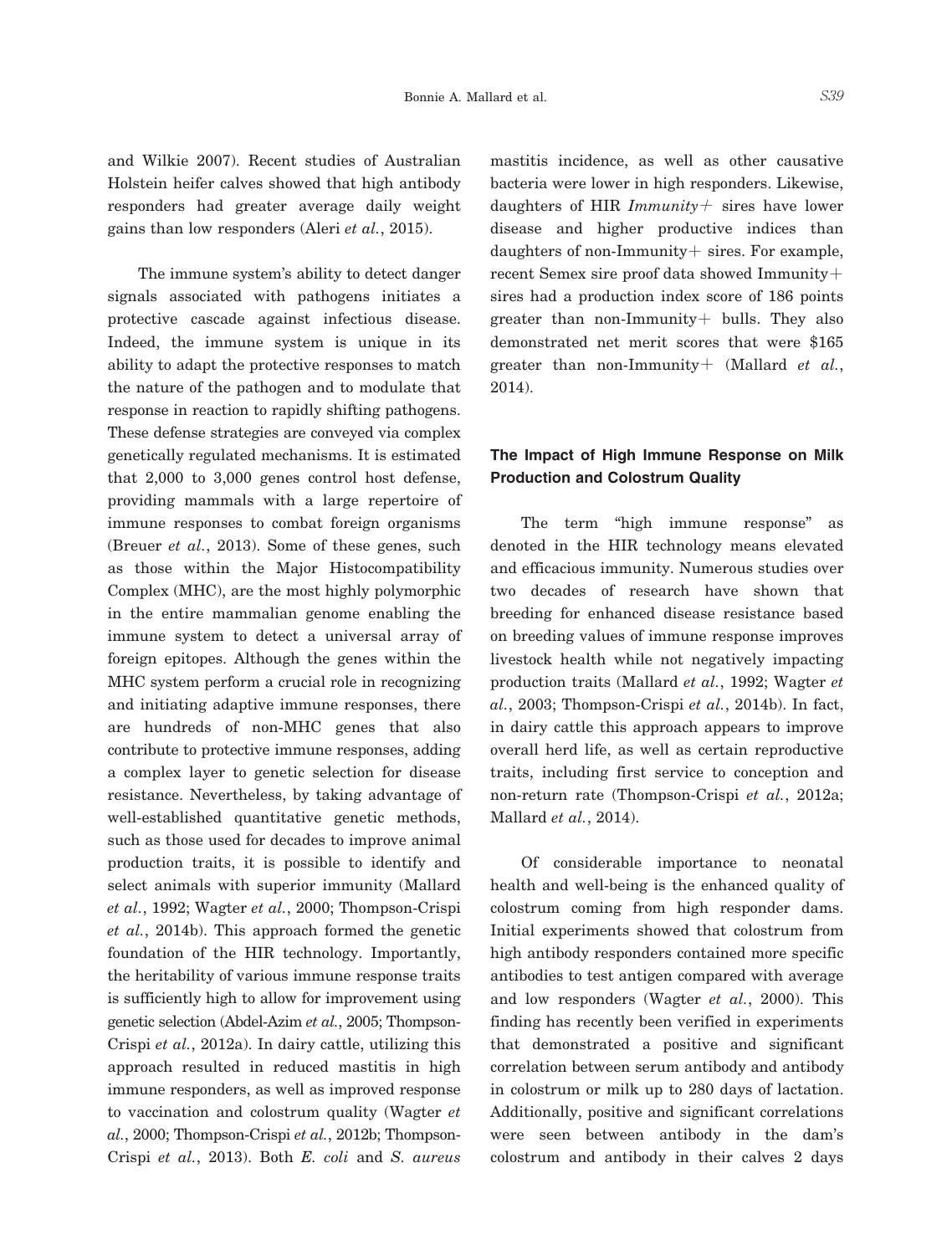after feeding colostrum from high or low responders (Wagter *et al.*, 2012). Wagter *et al.* (2000) also reported that cows with high antibody responses to a test antigen responded better to a J5 mastitis vaccine (O111: B4). Recent research has also shown that cows classified as high antibody responders had greater concentrations of total immunoglobulin (IgG) and β-lactoglobulin in colostrum compared with average and low responders (Fleming, 2014). It is well known that molecules such as IgG, and β-lactoglobulin exert anti-microbial activities against mastitis-causing pathogens (Butler, 1983; Chaneton *et al.*, 2011). The anti-microbial activity of molecules such as IgG, lactoferrin and β-lactoglobulin may explain, at least in part, the lower incidence of mastitis in high immune responders.

## **The Impact of High Immune Response on Reproductive Traits**

 Holstein cows with various immune response phenotypes show no substantial difference in production traits, including milk yield, milk fat, or milk protein (Wagter *et al.*, 2003; Thompson-Crispi *et al.*, 2012a). However, there are correlations with reproductive fitness. For example, a study by Thompson-Crispi *et al.*, (2012a) showed a negative correlation between high immune response and calving ease  $(-0.19)$ , but beneficial correlations with 56-day non-return rate (0.16), numbers of services to conception (0.20), first service to conception (0.18) and gestation length (0.17). Many of these beneficial associations have been substantiated in daughters of Immunity+ sires where positive correlations with productive life, pregnancy rate and calving ease compared with non-Immunity $+$  sires have been reported (Mallard *et al.*, 2014). These studies indicate that dairy producers can selectively breed for improved immune response using the HIR methodology or semen from Immunity + sires without the concern of reducing genetic gain in other important traits, such as production or reproductive efficiencies.

## **The Impact of Epigenetics on High Immune Response**

 Epigenetic effects include alterations to DNA, such as DNA methylation or histone modifications, and changes to DNA expression that occur through micro RNA that activate or repress target genes (Frésard *et al.*, 2013). Increases in DNA methylation generally are associated with gene silencing, while decreases in DNA methylation are associated with gene activation. In this way epigenetic changes can impact gene expression and account for individual differences, even between identical twins, that are not accounted for by genetic variation (Gudex *et al.*, 2014). Epigenetic marks on the DNA influence not only that individual but their offspring by overriding the removal of epigenetic marks which normally occurs early in embryonic development. In this way, these so called epimutations from the parent are passed on to the next generation affecting the phenotype. It is important to note that some epigenetic features are permanent, while others can be highly influenced by environmental factors. Environmental influences, such as stress and maternal nutrition, are particularly important in that they can rapidly alter phenotype and impact future generations of offspring (Skinner, 2011). A clear example of this kind of epigenetic influence is the well-known Dutch famine that occurred after World War II which left many pregnant women without adequate nutrition throughout gestation. This malnutrition was subsequently associated with chronic disease later in life for the infants born to those under nourished mothers (Veenendaal *et al.*, 2013). This demonstrated that early life experiences, both *in utero* and after delivery, can influence adult phenotype. In dairy cows the maternal *in utero* environment is critically important to the calf and is influenced by numerous characteristics, such as body condition score and nutrition. Specifically maternal effects of dairy dams can alter production and survival traits of their female offspring (Banos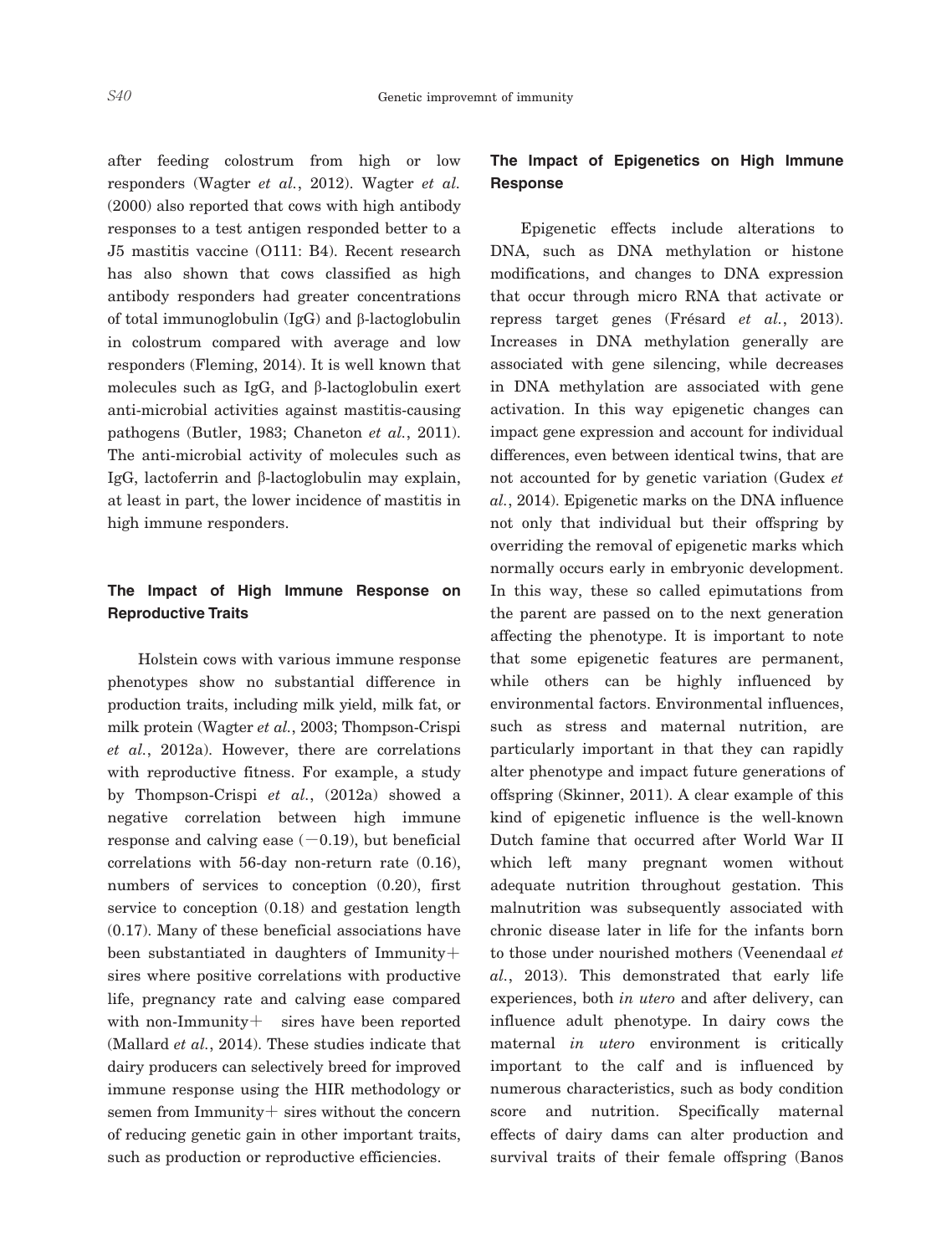*et al.*, 2007).

 Although the field of immuno-epigenetics is relatively new, accumulating research demonstrates that epigenetics does influence the immune response (Grogan *et al.*, 2001). However, very few studies have been conducted in cattle. To try to gain understanding of epigenetic effects on bovine immune responses our group has focused on key cytokines, such as interferon-γ and IL-4, that steer the immune response in a type 1 or type 2 direction, respectively (Paibomesai *et al.*, 2013). This study indicated that DNA methylation patterns of purified CD4+ T-cells correlate with bovine interleukin-4 and interferon-γ production and that treatment with the corticosteroid, dexamethasone, can substantially alter methylation status (Paibomesai *et al.*, 2013). Most recently, by comparing DNA methylation patterns of CD4+ T-cells from high antibody versus high cell-mediated immune responder cows, differences in DNA methylation at cytokine promoter regions were noted. Specifically, T-cells from the cows that produced more interferon-γ when stimulated with the T-cell mitogen, ConA, had significantly less DNA methylation at regulatory regions of the interferon-γ locus before and after stimulation. These data would suggest that the purified CD4+ T-cells from the cattle with heightened cell-mediated immune responses were epigenetically predisposed to produce more cytokine compared with the high antibody responder cows (Paibomesai *et al.*, 2014). It is important to note that cytokine responses of purified cells likely do not reflect the cytokine milieu of mixed cell populations found *in vivo*.

## **The Impact of High Immune Response on Genomics**

 The application of genomics in dairy cattle breeding has brought advancement in genetic accuracy and rapid improvement in production traits. However, genomic applications for

improving fitness traits, such as reproduction and immunity, are still in their infancy. The objective of our research in this area is to identify genomic profiles associated with enhanced immune responsiveness using dairy cattle classified as having high, average or low EBVs for immune response. Specifically, the Illumina SNP 50K bovine BeadChip was used to evaluate differences in cows with either high or low antibody or cellmediated immune responses. In initial studies, 186 genetic markers that are part of 11 genetic pathways were shown to differ between the low and high groups of cows based on their antibody responses, and 21 genetic markers were associated with cell-mediated responses (Thompson-Crispi *et al.*, 2014a). Genetic pathways of particular relevance included those within the bovine MHC, an important immune response gene cluster. Results of this work also were validated in a group of *Immunity*+ sires and indicate that it is likely possible to estimate genomic breeding values for immune response to improve dairy health (Thompson-Crispi *et al.*, 2014c). We currently are working to establish a large reference population of Holstein sires and dams with immune response phenotypes and genotypes. This is part of a larger Canada-wide 10,000 cow project that aims to obtain genomic information on various traits including milk spectral data and feed efficiency, as well as immune response and health traits.

## **Conclusions**

 The dairy industry continues to increase its focus on health traits (Koeck *et al.*, 2012; Parker Gaddis *et al.*, 2014). In Canada and elsewhere this focus includes distribution of sire proofs to improve mastitis based on physical udder characteristics and somatic cell score. Recently, information on clinical mastitis in Canada has been added to the sire proof (Miglior *et al.*, 2014). However, these indicators focus only on one disease, bovine mastitis, and while this is an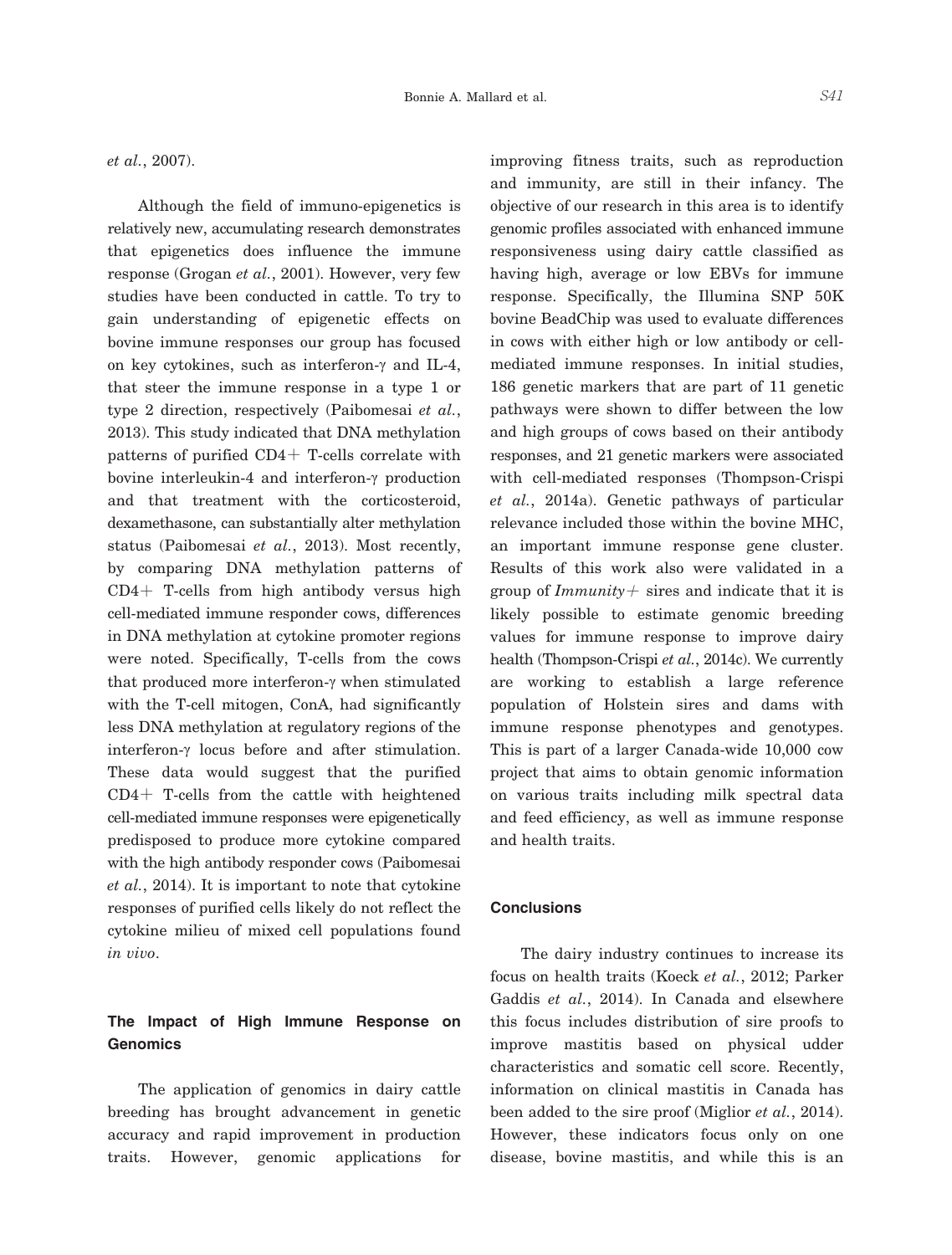

**Fig. 1. Illustration of the Immune System Triad as Modified from: Wilkie, B. N. and B. A. Mallard. 1999.** *Vet Immunol Immunopath* 72: 231-235

economically important trait there are many other diseases, including tuberculosis and Johne's disease, that plague the dairy industry worldwide. For this reason, the goal of our research and the HIR test is to enhance broad-based disease resistance by improving both antibody- and cellmediated immune responses, the two aspects of the adaptive immune system that control response to extra-cellular and intra-cellular pathogens, respectively. In order to make robust and balance adaptive immune responses, initiating innate host defence mechanisms must also be operative. The immune response genotype, influenced by the enviroment and the epigenome are each components of the immune response phenotype of an individual (**Fig. 1**). When the overall immune response phenotype is accurately captured and immune response breeding values are estimated, it is possible to identify individuals with enhanced immune response genetics. This is in keeping with objective of our research which is to improve broad-based disease resistance of livestock species. Studies using this approach in both pigs and cattle have demonstated that high immune responders have improved host defense. In dairy cows high responders have increased resistance to a various economiclly important diseases, such as mastitis, metritis, pneumonia, and Johne's disease. These cows also produce colostrum with greater specific antibody, total immunoglobulin, and β-lactoglobulin. In addition, daughters of

Immunity+ sires have improved pregnancy rates and daughter calving ease. No adverse associations with production traits have been noted indicating that it is possible to genetically improve animal health without compromising other economically important traits. It is important to keep in mind that in order to obtain maximal health benefits that both antibody- and cell-mediated immune responses should be included and kept in balance when selecting for enhanced disease resistance.

#### **Acknowledgments**

 Contributions from all current and previous staff and students in the Mallard laboratory are gratefully acknowledged. Funding from NSERC, OMAFRA, DairyGen and Semex are highly appreciated.

#### **References**

- 1) Abdel-Azim, G. A., Freeman, A. E., Kehrli, Jr. M. E., Kelm, S. C., Burton, J. L., Kuck, A. L. and Schnell, S. 2005. Genetic basis and risk factors for infectious and noninfectious diseases in US Holsteins. I. Estimation of genetic parameters for single diseases and general health. J. Dairy Sci., **88**: 1199-1207.
- 2) Aleri, J. W., Hine, B. C., Pyman, M. F., Mansell, P. D., Wales, W. J., Mallard, B. A. and Fisher, A. D. 2015. Immune function as a predictor of dairy cattle health and disease. Proc. Australian Cattle and Sheep Veterinarians Conference, Feb 11-13, Hobart, Australia.
- 3) Banos, G., Brotherstone, S. and Coffey, M.P. 2007. Prenatal maternal effects on body condition score, female fertility, and milk yield of dairy cows. J. Dairy Sci., **90**: 3490- 3499.
- 4) Butler, J. E. 1983. Bovine immunoglobulins: An augmented review. Vet. Immunol. Immunopathol., **4**: 43-152.
- 5) Breuer, K., Foroushani, A. K., Laird, M. R., Chen, C., Sribnaia, A., Lo, R., Winsor, G. L., Hancock, R. E., Brinkman, F. S. and Lynn, D. J. 2013. InnateDB: systems biology of innate immunity and beyond. Nucleic Acid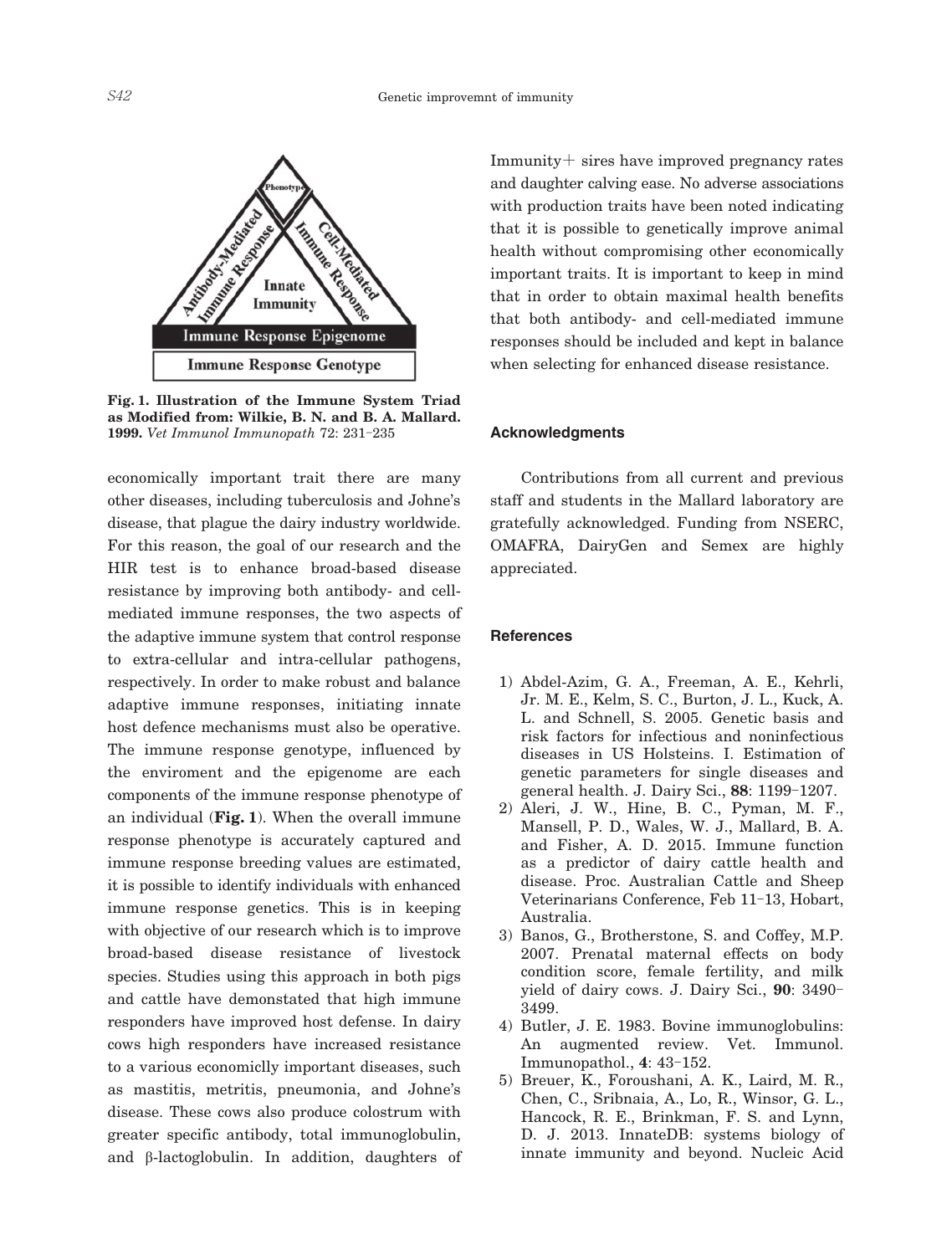- 6) Chaneton, L., Pérez Sáez, J. and Bussmann, L. 2011. Anti-microbial activity of bovine βlactoglobulin against mastitis-causing bacteria. J. Dairy Sci., **94**: 138-145.
- 7) Fleming, K. 2014. Bioactive components in colostrum and milk of dairy cattle classified as high, average and low immune responders. MSc thesis. Dept. Pathobiology, Univ. Guelph.
- 8) Frésard, L., Morisson, M., Brun, J. M., Collin, A., Pain, B., Minvielle, F. and Pitel, F. 2013. Epigenetics and phenotypic variability: some interesting insights from birds. Genet. Sel. Evol., **45**: 1-15.
- 9) Gudex, B., Johnson, D. and Singh, K. 2014. Prenatal maternal and possible transgenerational epigenetic effects on milk Production. PLoS ONE, **9**: e98928.
- 10) Grogan, J. L., Mohrs, M., Harmon, B., Lacy, D. A., Sedat, J. W. and Locksley R. M. 2001. Early Transcription and Silencing of Cytokine Genes Underlie Polarization of T Helper Cell Subsets. Immunity. **14**: 205-215.
- 11) Hine, B. C., Mallard, B. A., Ingham, A. B. and Colditz. I. G. 2014. Immune competence in livestock. In 'Breeding focus 2014— Resilience'. (Eds. S. Hermesch and S. Dominik) pp. 49-64. Animal Genetics and Breeding Unit, University of New England, Armidale, NSW, Australia.
- 12) Koeck A, F. Miglior, D. F. Kelton, F. S. and Schenkel. 2012. Health recording in Canadian Holsteins: data and genetic parameters. J. Dairy Sci., **95**: 4099-4108.
- 13) Mallard, B. A., Emam, M., Fleming, K., Paibomesai, M., Thompson-Crispi, K. and Wagter-Lesperance, L. 2014. Are there Reproductive Implications when Dairy Cattle are Genetically Selected for Improved Immunity? Proc. Dairy Cattle Reproductive Council Meeting, Salt Lake City, Utah. Nov 12-14.
- 14) Mallard, B. A. and Wilkie, B. N. 2007. Phenotypic, genetic and epigenetic variation of immune response and disease resistance traits of pigs. Adv. Pork Prod., **18**: 139-146.
- 15) Mallard, B. A, Wilkie, B. N., Kennedy B. W. and Quinton, M. 1992. Use of estimated breeding values in a selection index to breed Yorkshire pigs for high and low immune and innate resistance factors. Anim. Biotech., **3**: 257- 280.
- 16) Miglior, F., Koeck, A., Jamrozik, J., Schenkel, F. S., Kelton, D. F., Kistemaker, G. J. and Van Doormaal, B. J. 2014. Index for mastitis resistance and use of BHBA for

evaluation of health traits in Canadian Holsteins. Interbull Bull. No. 48. Berlin, Germany, Assessed May 20-21, 2014. (https://journal.interbull.org/index.php/ib/ article/view/1349/1420.)

- 17) Paibomesai, M. A. and Mallard, B. A. 2014. Epigenetic differences in IFN and IL4 promoter regions of dairy cows identified with Type 1 and Type 2 immune response bias. Proc.  $10^{th}$  World Cong. Genet. Appl. Livest. Prod., August 17-22. Vancouver, B. C. (Abstr. 540).
- 18) Paibomesai, M. A., Hussey, B., Nino-Soto, M. and Mallard, B. A. 2013. Effects of parturition and dexamethasone on DNA methylation patterns of IFN-γ and IL-4 promoters in CD4+ T-lymphocytes of Holstein dairy cows. Can. J. Vet. Res., **77**: 54-62.
- 19) Parker Gaddis, K. L, Cole, J. B., Clay, J. S. and Maltecca C. 2014. Genomic selection for producer-recorded health event data in US dairy cattle. J. Dairy Sci., **97**: 3190-3199.
- 20) Skinner, M. K. 2011. Environmental epigenetics transgenerational inheritance and somatic epigenetic mitotic stability. Epigenetics, **6**: 838-842.
- 21) Thompson-Crispi K. A., Sewalem, A., Miglior, F., Mallard, B. A. 2012a. Genetic parameters of adaptive immune response traits in Canadian Holsteins. J. Dairy Sci., **95**: 401- 409.
- 22) Thompson-Crispi K. A., Hine, B., Quinton, M., Miglior, F., Mallard, B. A. 2012b. Short communication: Association of disease incidence and adaptive immune response in Holstein dairy cows. J. Dairy Sci., **95**: 3888-3893.
- 23) Thompson-Crispi K. A, Miglior, F. and Mallard, B. A. 2013. Incidence rates of clinical mastitis among Canadian Holsteins classified as high, average and low immune responders. Clin. Vaccine Immunol., **20**: 106- 112.
- 24) Thompson-Crispi K. A., Sargolzaei, M., Ventura, R., Abo-Ismail, M., Miglior, F., Schenkel, F. and Mallard, B. A. 2014a. A genome-wide association study of immune response traits in Canadian Holstein cattle. BMC Genomics, **15**: 559-569.
- 25) Thompson-Crispi K. A., Atalla, H., Miglior, F. and Mallard B. A. 2014b. Bovine Mastitis: Frontiers in Immunogenetics. Frontiers in Immunology, **5**: 493.
- 26) Thompson-Crispi K. A., Sargolzaei, M., Ventura, R., Abo-Ismail, M., Miglior, F., Schenkel, F. and Mallard, B. A. 2014c. A